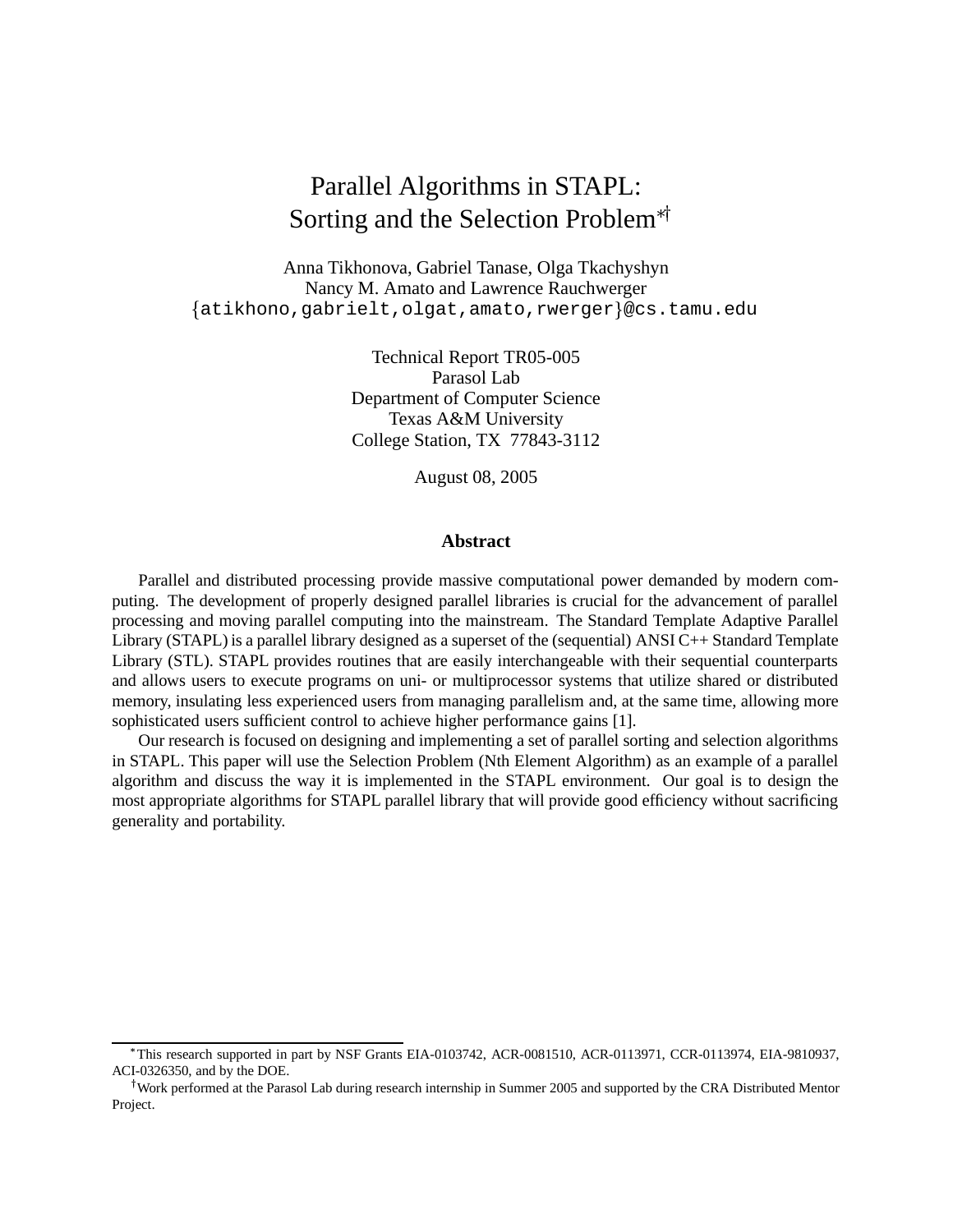## **1 Introduction**

Parallel and distributed processing provide massive computational power demanded by the coming generation of scientific and engineering applications. However, the complexity of parallel architectures generally makes the construction of parallel and distributed applications notoriously difficult. The development of user-friendly parallel libraries is crucial for the advancement of parallel processing and moving parallel computing into the mainstream. In particular, there is a growing need for properly designed parallel libraries that not only provide viable means for achieving scalable performance across a variety of applications and architectures, but also allow users with varying levels of experience manage the complexity of parallel and distributed programming. Simply said, parallel libraries should be easy to use for users with low experience, yet powerful enough to be useful to more experienced users. This may be achieved by allowing necessary flexibility as well as providing an avenue for future improvement.

Sorting is a fundamential operation that is used in a large range of applications spanning both the scientific and commercial realms. There are many sequential and parallel solutions that are interesting to study and to theoretically analyze. Most sorting algorithms are relatively easy to understand, which allows to make straightforward comparisons between the parallel and sequential versions.

One of the primitives commonly used for sorting is the Selection Problem. STL provides this operation as std::nth element. The Nth Element algorithm partially orders a range of elements. It arranges elements such that the element located in the nth position is the same as it would be if the entire range of elements had been sorted. Additionally, none of the elements in the range [nth, last) is less than any of the elements in the range [first, nth). There is no guarantee regarding the relative order within the sub-ranges [first, nth) and [nth, last). One of the common uses for the Nth Element algorithm is finding the median within a large collection of elements in the case when the entire range does not need to be sorted.

Parallel Selection Problem is an interesting problem to study because it requires both communication and computation. If the input data to be sorted is too large to fit in a uniprocessor's cache, operating on this data sequentially can take entirely too long because of the memory access bottleneck. In these cases, doing the operation in parallel can yield a significant speedup over the sequential solution.

# **2 STAPL Overview**

The Standard Template Adaptive Parallel Library (STAPL) is a parallel library designed as a superset of the (sequential) ANSI C++ Standard Template Library (STL). STAPL offers the parallel system programmer a shared object view of the data space. The objects are distributed across the memory hierarchy which can be shared and/or distributed address spaces. Internal STAPL mechanisms assure an automatic translation from one space to another, presenting to the less experienced user a unified data space. For more experienced users the local/remote distinction of accesses can be exposed and performance enhanced.

STAPL supports the SPMD model of parallelism with essentially the same consistency model as OpenMP. The STAPL infrastructure consists of platform independent and platform dependent components. These are revealed to the programmer at an appropriate level of detail through a hierarchy of abstract interfaces. The platform independent components include the core parallel library, a view of a generic parallel/distributed machine, and an abstract interface to the communication library and run-time system [2].

### **2.1 STAPL Components**

STL provides users with a collection of containers, algorithms and a mechanism to abstract data access *iterators*. In a similar manner, STAPL provides users with parallel containers (pContainers), parallel algorithms (pAlgorithms) and an entirely new construct called pRange which allows random access to elements in a pContainer.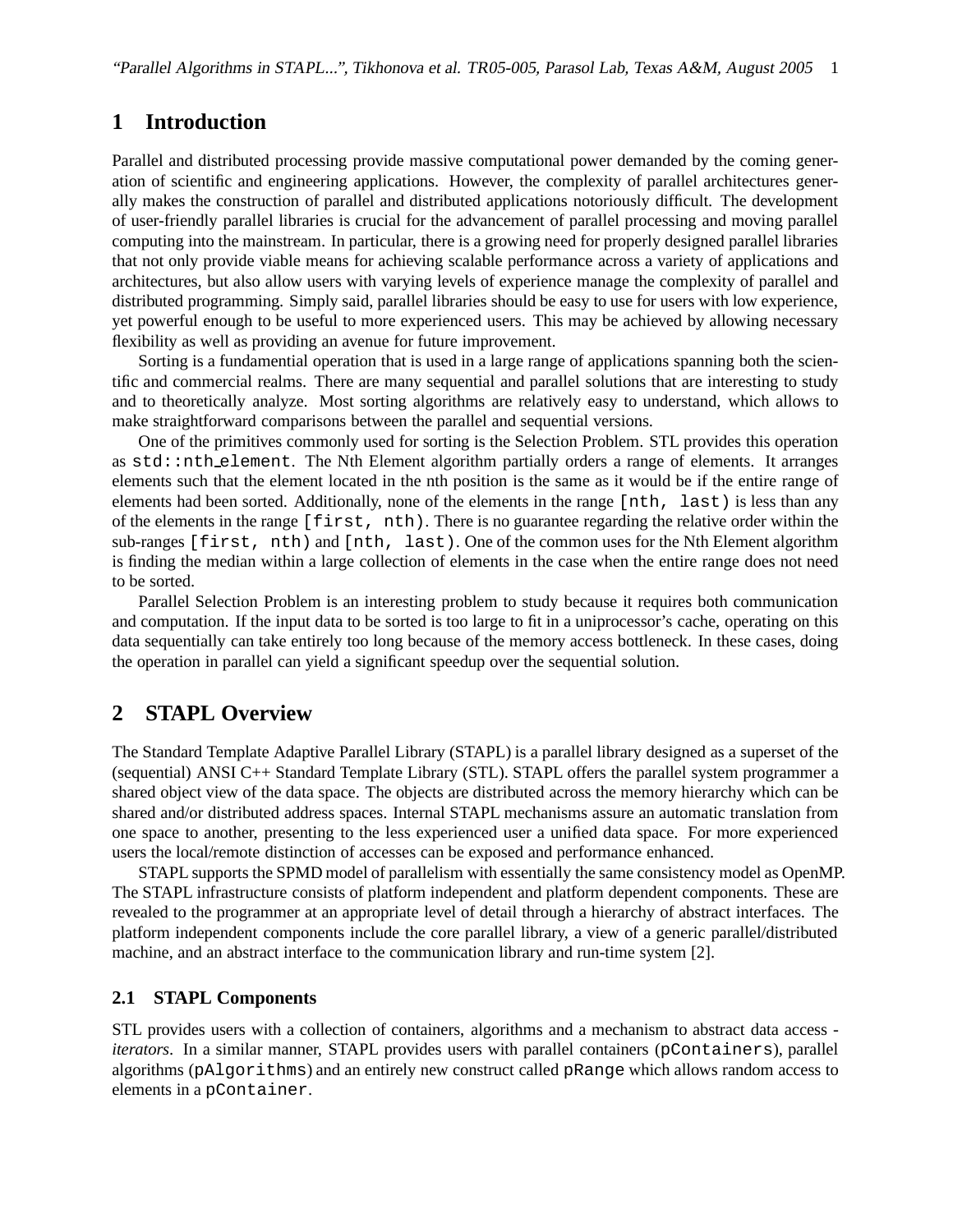

Figure 1: STAPL components.

**pContainers:** The core STAPL library consists of pContainers (distributed data structures with parallel methods) and pAlgorithms (parallel algorithms). The pContainer is the parallel equivalent of the STL container. Its data is distributed but the programmer is offered a shared-memory object view. The pContainer distribution can be user specified or computed automatically. Currently, STAPL has two pContainersthat do not have STL equivalents: parallel matrix (pMatrix) and parallel graph (pGraph) [2].

**pAlgorithms:** pAlgorithms are parallel equivalents of algorithms. pAlgorithms are sets of parallel task objects which provide basic functionality, bound with the pContainer by pRange. Input for parallel tasks is specified by the pRange, (intermediate) results are stored in pContainers, and ARMI is used for communication between parallel tasks. STAPL provides parallel STL equivalents (copy, find, sort, etc.), as well as graph and matrix algorithms.

**pRange**: pRange provides a shared view of a distributed work space. pRange is divided into subranges. Subranges of the pRange are executable tasks. A task consists of a function object and a description of the data to which it is applied. pRange also supports parallel execution. It provides a clean expression of computation as parallel task graph and stores Data Dependence Graphs (DDGs) used in processing subranges.

**ARMI Communication Library:** STAPL's ARMI (Adaptive Remote Method Invocation) Communication Library uses the remote method invocation (RMI) communication abstraction that assures mutual exclusion at the destination but hides the lower level implementation (e.g., lower level protocols such as MPI, OpenMP, Pthreads, and mixed mode operation) [2].

### **2.2 Adaptive Algorithm Selection Framework**

A fundamental challenge for parallel computing is writing portable programs that perform well on multiple platforms or for varying input sizes and types. This may be very difficult because performance if often sensitive to the system architecture, the runtime environment, and input data characteristics. This challenge exists for parallel and distributed systems as well, due to the wide variety of system architectures. In addition, the other classic parallel computing trade-offs such as parallel management overhead, communication, load balancing, and locality must be thoroughly considered in order to design a good parallel algorithm. For example, the probability distribution of the data set can have a significant impact on the performance of certain sorting algorithms because it can influence the way the load is balanced, the amount of communication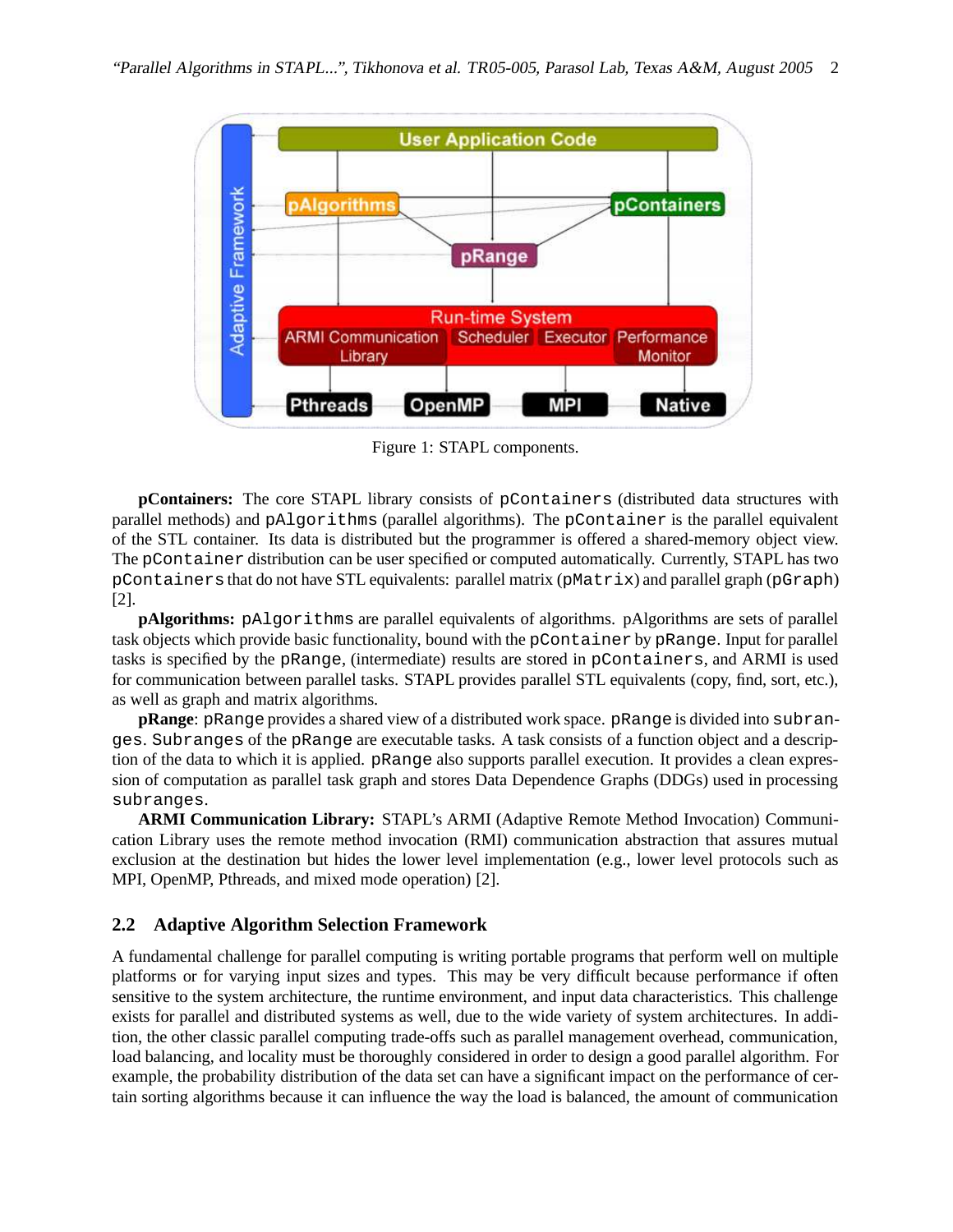

Figure 2: Nth Element algorithm (Selection Problem) specification.

that will be necessary, as well as the locality of the data.

STAPL addresses this problem by adaptively selecting the best parallel algorithm for the current input data and system from a set of functionally equivalent algorithmic options. Toward this goal, a general framework for adaptive algorithm selection was developed for use in STAPL. This STAPL framework uses machine learning techniques to analyze data collected by STAPL installation benchmarks and to determine tests that will select among algorithmic options at run-time. A prototype implementation of this framework was applied to two important parallel operations, sorting and matrix multiplication, on multiple platforms. The results show that the framework determines run-time tests that correctly select the best performing algorithm from among several competing algorithmic options in 86-100% of the cases studied, depending on the operation and the system [2].

## **3 Parallel Sorting and Selection Algorithms in STAPL**

Fast sorting algorithms generally have the following three components:

- 1. a local computational phase;
- 2. an optional intermediate phase which calculates the destination of keys for the next phase;
- 3. a communication phase which moves keys across processors and often involves a transformation of the entire data set.

STAPL makes it easy to write efficient parallel algorithms that include these three generalized components in a straightforward manner. The next section will present an example of a parallel algorithm developed in the STAPL environment.

#### **3.1 The Selection Problem (Nth Element Algorithm)**

The Nth Element algorithm partially orders a range of elements. It takes the following arguments: a pRange, a pContainer and an iterator nth pointing to the nth element. The algorithm arranges elements in the range [first, last) such that the element pointed to by the iterator nth is the same as it would be if the entire range [first, last) had been sorted. Additionally, none of the elements in the range [nth, last) is less than any of the elements in the range [first, nth). There is no guarantee regarding the relative order within the sub-ranges [first, nth) and [nth, last).

Below we provide an STL interface of the Nth Element algorithm. Our goal is to stay consistent with the standard. Thus, the Nth Element algorithm implementations discussed in this paper follow the STL specification.

```
template <class pRange, class pContainer, typename Iterator>
void nth_element(pRange &pr, pContainer &pcont, Iterator nth);
```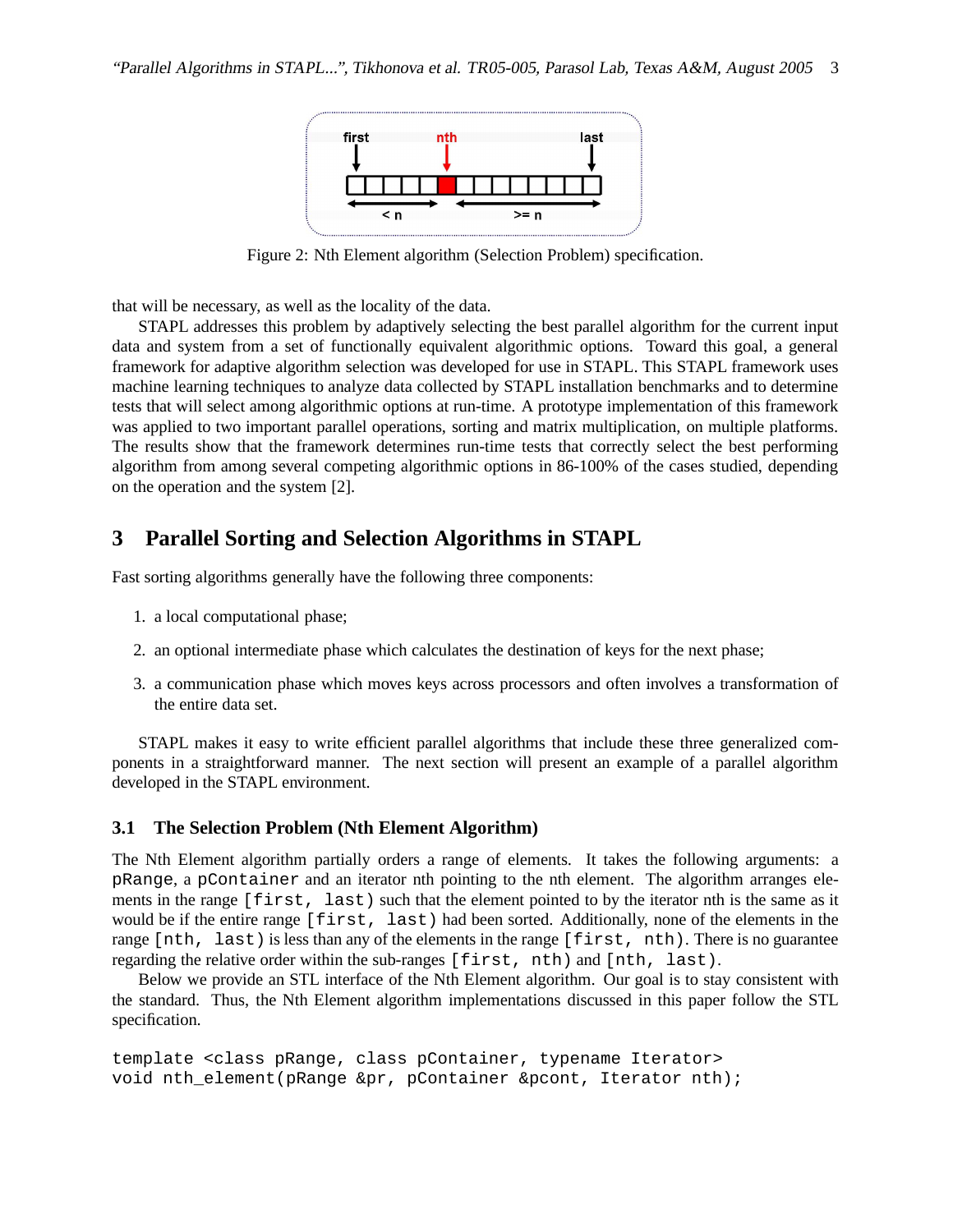

Figure 3: Data arrangement before and after the Nth Element.

template <class pRange, class pContainer, typename Iterator, class Compare> void nth element(pRange &pr, pContainer &pcont, Iterator nth, Compare comp);

There are two versions of the Nth Element algorithm. The two versions differ in how they define whether one element is less than another. The first version compares objects using operator <, and the second compares objects using a user-defined function object (for example, Compare comp). The post-condition for the first version of Nth Element is as follows. There exists no Iterator i in the range [first, nth) such that \*nth < \*i, and there exists no Iterator j in the range [nth + 1, last) such that  $*$   $\uparrow$  <  $*$ nth. The post-condition for the second version of nth element is as follows. There exists no Iterator i in the range [first, nth) such that  $comp(*nth, *i)$  is true, and there exists no Iterator j in the range [nth + 1, last) such that  $comp(*j, *nth)$  is true.

The Nth Element algorithm may be used to find the median within a large collection of elements in the case when the entire range of elements does not need to be sorted. Of course, we could let a sorting algorithm (say,  $std::sort$ ) do all the work. When the sequence is ordered, the median sample would be conveniently located in the middle of our data structure. The complexity of  $\text{std} : \text{sort}$  is  $O(nlogn)$ , while the complexity of the  $\texttt{std}:\texttt{nth}\texttt{.element}$  is estimated to be  $O(n).$  This  $\emph{logn}$  factor gets significant with larger input sizes fairly quickly and should not be overlooked.

#### **3.2 Sequential "Bucket" Implementation of the Nth Element Algorithm**

The algorithm picks m - 1 splitter elements that partition keys into m buckets. Then, we could assign each element to the appropriate bucket. For example, in Figure 4, we have two splitters, namely 8 and 17. We also have three buckets with the following ranges: bucket 0 contains all elements strictly less than 8, bucket 1 contains all elements equal or greater than 8 but strictly less than 17, and bucket 2 contains all elements equal or greater than 17. Consider an element with the numeric value of 14; 14 is equal or greater than 8 and strictly less than 17, so we copy 14 into bucket 1.

By traversing the sizes of the buckets, we find the bucket containing the nth element. Once we know which bucket contains the nth element, we can determine the position of the nth element by either calling std::nth element (trivially, this insures the correct placement of the nth element) or by recursively calling our algorithm on the bucket containing the nth element. The terminating condition for the recursive call is a function of the size of the bucket containing the nth element. The final step of the algorithm is to sequentially copy elements from the buckets back into the original container.

The efficiency of this implementation depends on how well we divide the input, and this in turn depends on how well we choose the splitters. The complexity of this algorithm is dominated by the cost of traversing the sequence of elements, copying elements into appropriate buckets and back into the original container -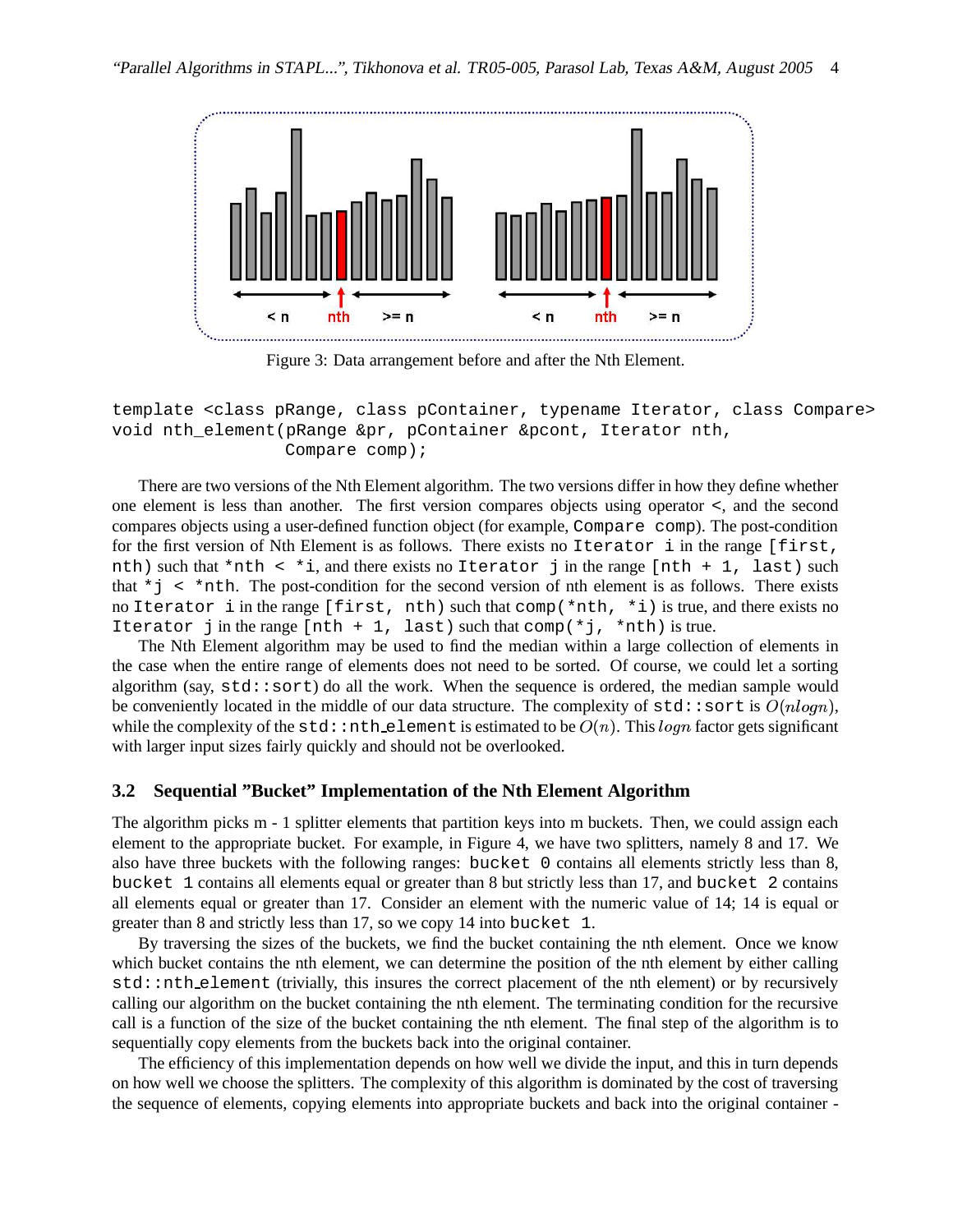

Figure 4: Distributing elements into buckets (sequential algorithm).

all of which are linear operations. The estimated complexity of this algorithm is  $O(n)$ . The steps of this implementation are summarized in Algorithm 1.

**Algorithm 1** nth element(*Iterator first, Iterator nth, Iterator last*)

- 1: Determine bucket ranges.
- 2: Assign elements into appropriate buckets.
- 3: Find bucket B containing the nth element.
- 4: Recursively call the algorithm on  $B$  (or call  $std:$ nth element on  $B$ ).
- 5: Final step: Sequentially copy elements from buckets back into the original container.
- 6:  $\}$

### **3.3 Parallelizing the Nth Element Algorithm**

For the parallel implementation, we assume p to be the number of processors and each processor starts with  $n/p$  keys. The algorithm picks p - 1 splitter elements that partition keys into p buckets. Then, we let each processor act as a bucket and let our splitters define the bucket ranges. The next step is to distribute keys into the buckets. Communication between processes is very expensive in parallel computing. And, copying elements from one processor to another is an unnecessary operation for this step of the algorithm. It suffices to simply keep track of bucket sizes and increment the size counter for an appropriate bucket when an element within the particular bucket range is encountered.

By traversing the sizes of the buckets, we find the bucket containing the nth element. Once we know which bucket contains the nth element, we can determine the position of the nth element by either sorting (in parallel) the elements in the bucket (trivially, this insures the correct placement of the nth element) or by recursively calling our parallel algorithm on the bucket containing the nth element. The terminating condition for the recursive call is a function of the size of bucket containing the nth element.

The steps of the parallel algorithm are summarized in Algorithm 2.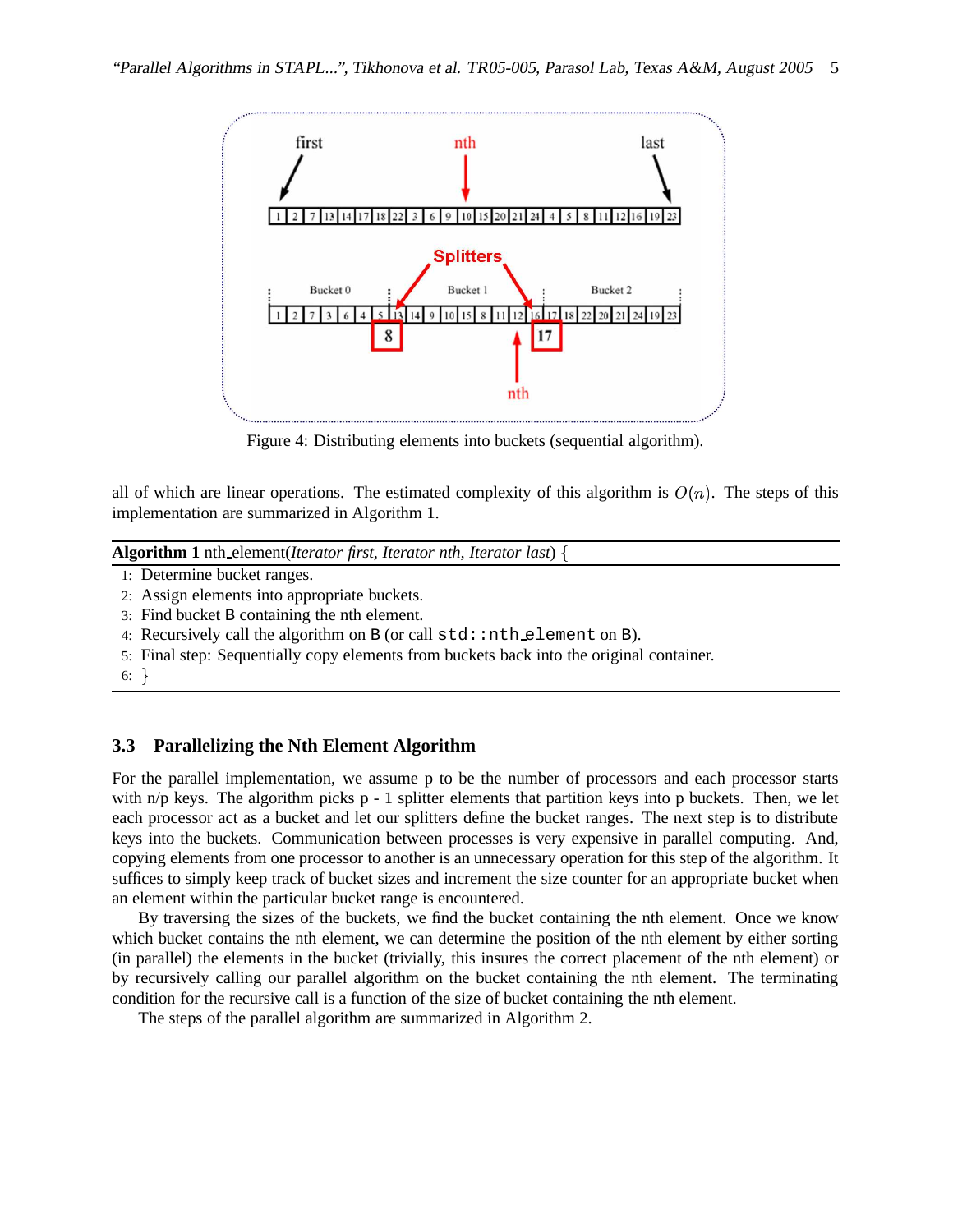#### **Algorithm 2** p nth element(*pRange &pr, pContainer &pcont, Iterator nth*)

- 1: Locally, select s random elements, called *samples*.
- 2: Globally, sort all selected samples.
- 3: Select m 1 elements, called *splitters*.
- 4: Splitters determine the ranges of m virtual "buckets".
- 5: Total the number of elements in each "bucket".
- 6: Traverse totals to find bucket B containing the nth element.
- 7: Recursively call p nth element(B.pRange(), B, nth).
- 8: Final step: copy elements back into the original container in parallel.
- 9:



Figure 5: Sampling technique, distributing elements into buckets.

#### **3.3.1 Distributing Elements into Virtual Buckets**

This section discusses the process of distributing elements into virtual buckets in more detail. Figure 5 supplements this discussion. We include this section in order to demonstrate the way parallel algorithms are written in the STAPL environment.

The elements in our sequence are distributed among subranges. The number of subranges and the element distribution among subranges, as well as number of "virtual buckets" are not relevant to the parallel implementation. Samples are collected from all subranges and are sorted globally. Final splitters are selected globally and each subrange has a complete list of splitters. Using the list of splitters, each subrange computes the local counts of elements that fall within the range of each bucket. The total bucket counts are calculated by summing up the bucket counts collected from each subrange.

For example, in Figure 5 we show a pArray of size 24 distributed among 3 threads with 2 subranges per thread. The algorithm selects one sample per subrange. The samples are sorted globally and the final splitters are picked. We choose two splitters, namely 8 and 17, which define the ranges of 3 buckets. Then, subranges compute the local counts of elements that fall within the range of each bucket. As an example, let's compute the local bucket counts for subrange 0. Subrange 0 contains 2 elements that fall within the range of bucket 0, 0 elements that fall within the range of bucket 1, and 1 element that falls within the range of bucket 2. Once all subranges finish computing local bucket element counts, the total bucket counts may be computed. As an example, let's compute the total size of bucket 0. Subrange 0 contains 1 element that falls within the range of bucket 0, subrange 1: 2 elements; subrange 2: 1 element; subrange 3: 1 element; subrange 4: 1 element; and subrange 5: 1 element. Thus, the total bucket size is 7.

Example STAPL code for this step of the algorithm is provided below: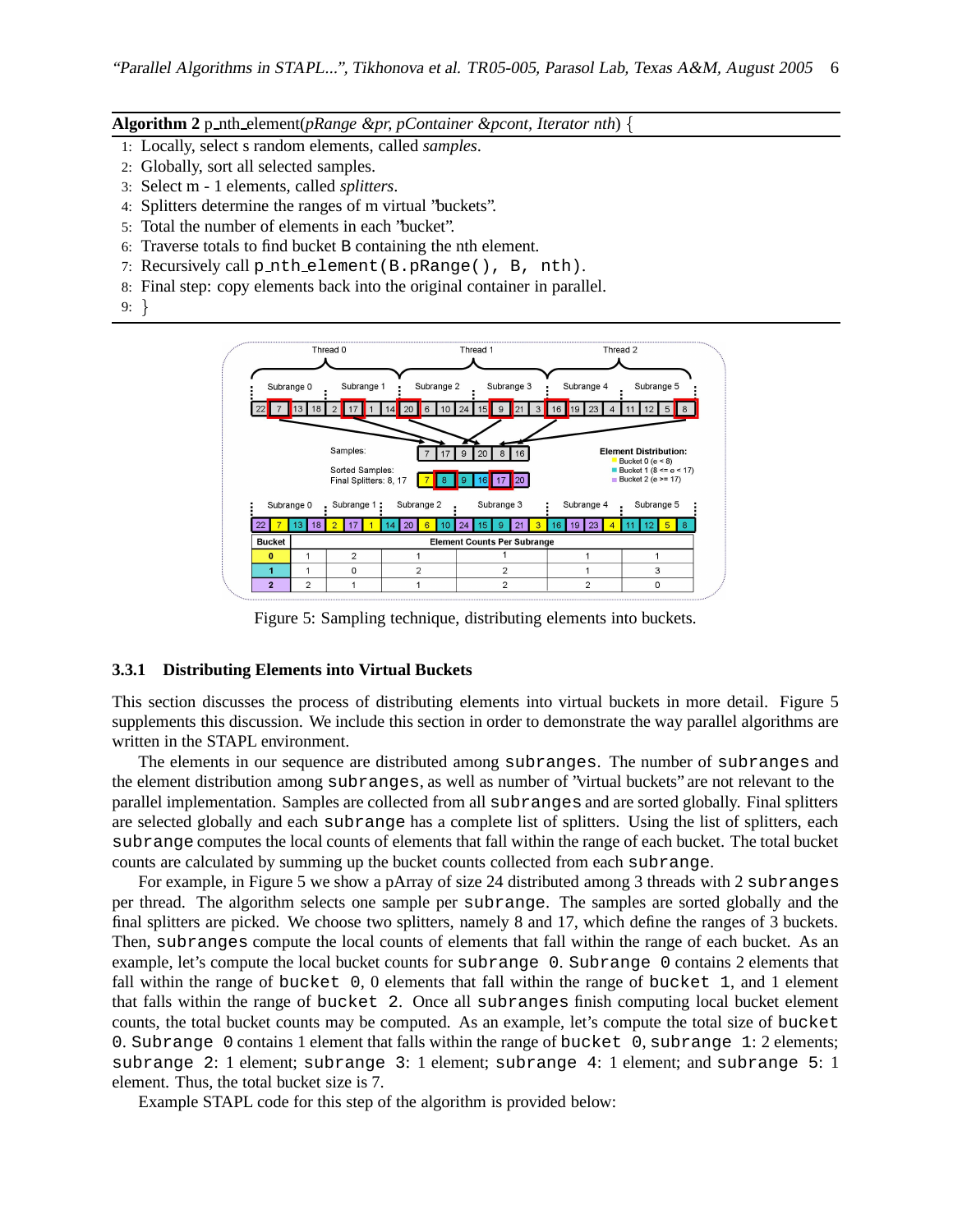```
template<typename Boundary, class pContainer>
class distribute_elements_wf : public
work_function_base<Boundary> {
 pContainer *splitters;
 nSplitters = splitters->size();
 vector<int> bucket_counts(nSplitters);
 distribute_elements_wf(pContainer &sp) : splitters(&sp) {}
 void operator() (Boundary &subrange_data) {
    typename Boundary::iterator_type first1 = subrange_data.begin();
    while (first1 != subrange data.end()) {
      int dest;
      pContainer::value_type val = *first1;
      if (nSplitters > 1) \{ //If at least two splitters
        pContainer::value_type *d =
          std::upper_bound(&splitters[0], &splitters[nSplitters], val);
        dest = (int)(d-(\&splitters[0]));
      } else if (nSplitters == 1) { //one splitterif(val < splitters[0])
          dest = 0;else
         dest = 1;} else {
        dest = 0; //No splitter, send to self
      }
    }
   bucket_counts[dest]++;
    first1++; // Increment counter for the appropriate bucket
  }
};
```
### **3.4 Complexity Analysis**

The average complexity of  $std::nth\_element$  is  $O(n)$ , i.e. linear, while that of  $std::sort$  is  $O(nlog n)$ . As was mentioned above, the complexity of the sequential "bucket" implementation is  $O(n)$ . Ideally, the complexity of the parallel Nth Element algorithm would be  $O(n/p)$ , but in our case it is  $O(n/p+1)$  $(n/p^2)log(n/p^2)$ , assuming that sorting a bucket of size  $n/p$  takes  $O((n/p^2)log(n/p^2))$ . This complexity is still significantly lower than the complexity of sorting the entire range, which is  $O((n/p)log(n/p))$ , making the overhead of parallelizing this algorithm acceptably low.

# **4 Conclusion**

We have presented STAPL as a framework for writing efficient parallel algorithms and have provided implementation details for the Selection Problem developed within the STAPL environment. We have shown that writing parallel algorithms in STAPL is straightforward.

For future work, there are several improvements we plan to incorporate into the algorithm. Improvements in algorithm performance can be obtained by taking better advantage of data locality and/or better load balancing.